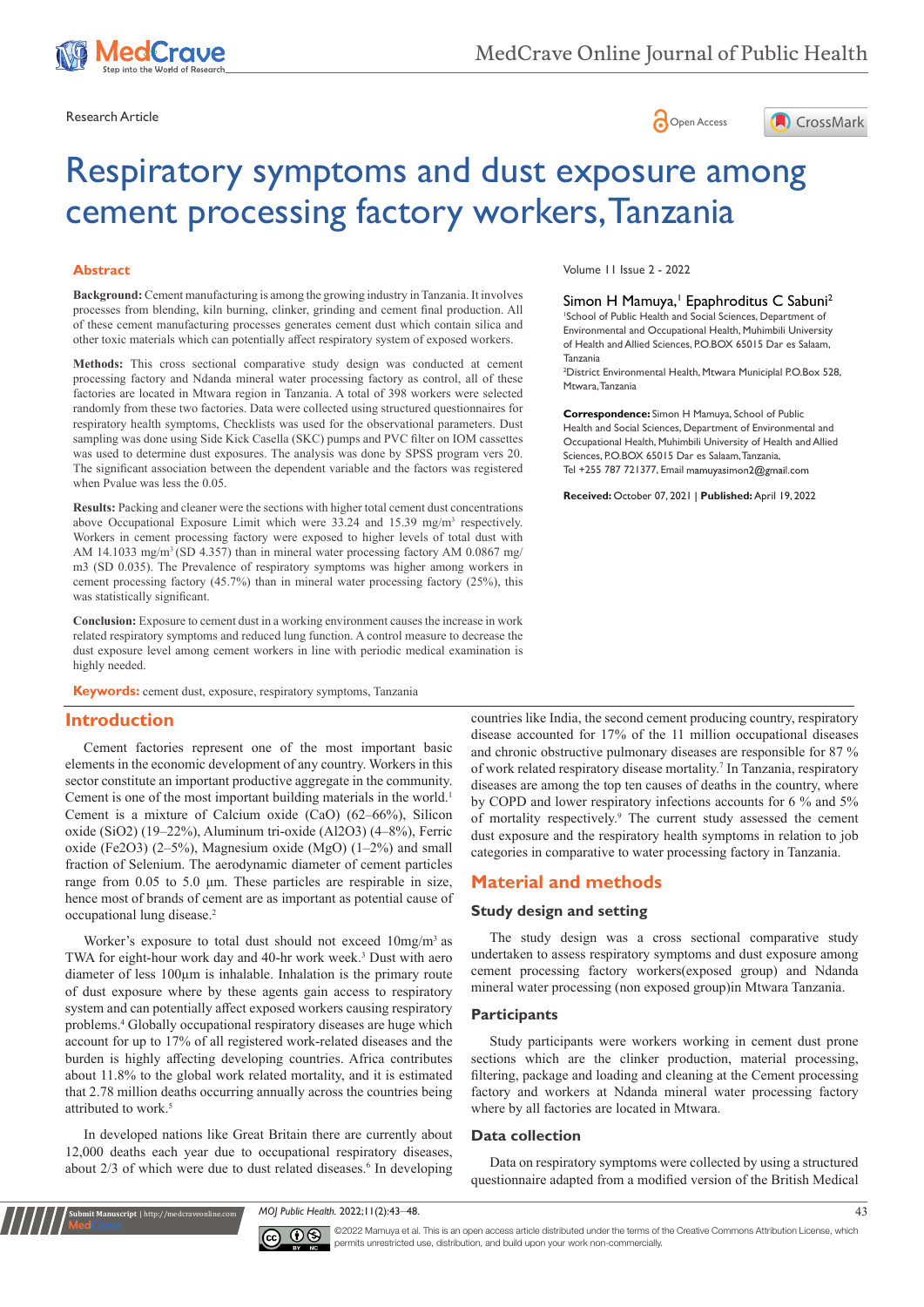*Respiratory symptoms and dust exposure among cement processing factory workers, Tanzania* **<sup>44</sup>** Copyright:

Research Council questionnaire on respiratory symptoms. These tools were constructed in English and translated into Swahili and again back to English language.

Personal total dust measurements were collected from the selected study participants in cement and mineral water processing factories as control. The personal total dust samples were collected on preweighed PVC filter membranes of 0.8 micrometer (μm) pore size placed in a closed face 37-mm IOM filter cassette connected to Side Kick Casella (SKC) pumps. The pumps were operated and calibrated at a flow rate of 2.0 L/minutes.

Data on the use of Personal Protective Equipment in working environment were collected by using a structured question and observation. A walk through survey was conducted guided with observation check list which assessed the working environment.

#### **Data analysis**

Prevalence of respiratory symptoms among workers in cement factory who are exposed group and workers in water factory serving as unexposed group were computed. Chi-square  $(\chi^2)$  test was used to compare percentages of respiratory symptoms of these groups. The predictors included dust exposure levels in mg/ m<sup>3</sup>, smoking habit (yes=1, no=0), years of work, and age. A p-value of less than 0.05 and 95% CI were considered statistically significant for the associations between depend variable and independent variables.

### **Ethical consideration**

Ethical clearance was obtained from Muhimbili University of Health and Allied Sciences Research and publication directorate as well as Ethical committee review board. Permission to conduct this study was obtained from a Cement processing factory as well as Ndanda mineral water processing factory in Mtwara. Informed consent was sought from study participants after the aims and objectives of the study clearly explained to them.

## **Results**

## **Socio-demographic characteristics of workers in cement processing and mineral water processing factories**

A total of 398 workers were included in this study. 298 workers were from cement factory and 100 workers were from natural mineral water processing factory. In cement processing factory there were 86.58% male and 13.42% female while in control there were 18% male and 82% female. The mean age and standard deviation of the study population were 30.3(4.7) cement and 29.2(11.8) in water processing factory. In cement processing factory job categories there were 9.43% workers in repair and maintenance, 24.92% in clinker, 28.96% in packing, 19.8% in loading and 16.84% in cleaner. Regarding past dust job exposure there were 14.43% of workers in cement processing factory who reported past job dust exposure Table 1.

**Table 1** Socio-demographic characteristics of workers in cement and mineral water processing factories

| Parameter              | <b>Cement workers</b><br>$n = 298$ | <b>Water workers</b><br>$n = 100$ | <b>Total</b><br>$n = 398$ |  |
|------------------------|------------------------------------|-----------------------------------|---------------------------|--|
| <b>Sex</b>             |                                    |                                   |                           |  |
| Male                   | 258 (86.6%)                        | 18 (18%)                          | 276 (69.4%)               |  |
| Female                 | 40 (13.4%)                         | 82 (82%)                          | 122 (30.7%)               |  |
| Age category           |                                    |                                   |                           |  |
| < 30 Years             | 162(54.4%)                         | 59 (59%)                          | 222 (55.6%)               |  |
| 30+ Years              | 136 (45.6%)                        | 41 $(41%)$                        | 176 (44.4%)               |  |
| <b>Education level</b> |                                    |                                   |                           |  |
| None                   | 12(4%)                             | $0(0\%)$                          | 12(3%)                    |  |
| Primary                | 114(38.3%)                         | 56 (56%)                          | 170 (42.7%)               |  |
| Secondary              | 103 (34.6%)                        | 44 (44%)                          | 147 (36.9%)               |  |
| College (Tertiary)     | 69 (23.2%)                         | $0(0\%)$                          | 69 (17.3%)                |  |
| Job category           |                                    |                                   |                           |  |
| Repair& Maintenance    | 28 (9.4%)                          |                                   | 28(7.1%)                  |  |
| Clinker                | 74 (24.9%)                         |                                   | 74 (18.6%)                |  |
| Packing                | 86 (29%)                           |                                   | 86 (21.7%)                |  |
| Loading                | 60 (19.9%)                         |                                   | 60 (14.9%)                |  |
| Cleaner                | 50 (16.8%)                         |                                   | 50 (12.6%)                |  |
| Other (Controls)       |                                    | 100 (100%)                        | 100(26%)                  |  |
| For how long in job    |                                    |                                   |                           |  |
| I Year                 | 76 (25.5%)                         | $0(0\%)$                          | 76 (19.1%)                |  |
| 2 Years                | 139 (46.6%)                        | 58 (58%)                          | 197 (49.5%)               |  |
| 3 Years                | 66 (22.2%)                         | 42 (42%)                          | 108(27.1%)                |  |
| 4 Years                | 17(5.7%)                           | $0(0\%)$                          | 17(4.3%)                  |  |

**Citation:** Mamuya SH, Sabuni EC. Respiratory symptoms and dust exposure among cement processing factory workers, Tanzania. *MOJ Public Health.* 2022;11(2):43‒48. DOI: [10.15406/mojph.2022.11.00373](https://doi.org/10.15406/mojph.2022.11.00373)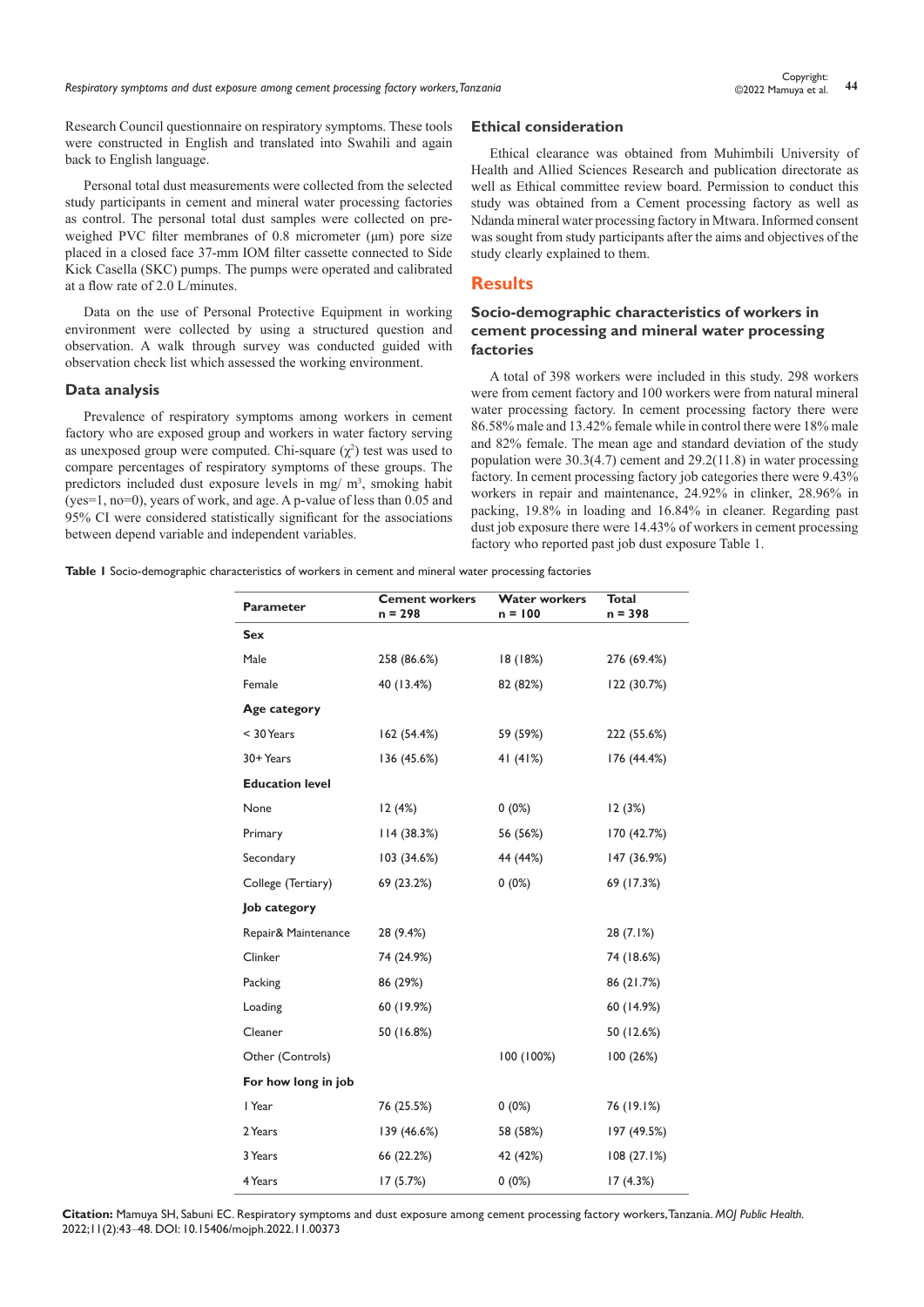*Respiratory symptoms and dust exposure among cement processing factory workers, Tanzania* **<sup>45</sup>** Copyright:

| Table Continued      |                                    |                                   |                    |
|----------------------|------------------------------------|-----------------------------------|--------------------|
| Parameter            | <b>Cement workers</b><br>$n = 298$ | <b>Water workers</b><br>$n = 100$ | Total<br>$n = 398$ |
| <b>Smoking habit</b> |                                    |                                   |                    |
| <b>Smokers</b>       | 48 (16.1%)                         | 4(4%)                             | 52 (13.1%)         |
| <b>Nonsmokers</b>    | 250 (83.9%)                        | 96 (96%)                          | 346 (87%)          |
| Past dust exposure   |                                    |                                   |                    |
| Past exposed         | 43 (14.4%)                         | $0(0\%)$                          | 43 (10.8%)         |
| Past not expose      | 255 (85.6%)                        | 100 (100%)                        | 355 (89.2%)        |
| Mean (SD)            |                                    |                                   |                    |
| Age [Years]          | 30.3(4.7)                          | 29.2(11.8)                        | 29.8(8.3)          |
| Weight [Kg]          | 66.3(8.6)                          | 61(5.3)                           | 63.7(7)            |
| Height [cm]          | 164.6(6.9)                         | 160.9(5.8)                        | 162.8(6.3)         |
|                      |                                    |                                   |                    |

#### **Respiratory symptoms by gender**

Respiratory symptoms by gender showed more proportion of male workers was affected compare the female workers. The significant differences were noted for reported cough day and night (pvalue  $=0.0001$ ) and cough for 4 to 6 times a day in a week (pvalue  $=0.017$ ) Table 2.

**Table 2** Distribution of reported respiratory symptom by gender to among selected workers

| <b>Respiratory symptoms</b>                   | <b>Status</b> | Male       | Female     | <b>Total</b> | P-value |
|-----------------------------------------------|---------------|------------|------------|--------------|---------|
| Cough in the morning?                         | No            | 188(69.4%) | 92(75.4%)  | 280(71.2%)   | 0.135   |
|                                               | <b>YES</b>    | 83(30.6%)  | 30(24.6%)  | 113(28.8%)   |         |
| Coughing day and night                        | No            | 214(77.5%) | 115(95.0%) | 329(82.9%)   | 0       |
|                                               | Yes           | 62(22.5%)  | $6(5.0\%)$ | 68(17.1%)    |         |
| Cough 4-6 times a day in a week               | No            | 264(96%)   | 122(100%)  | 386(97.2%)   | 0.017   |
|                                               | Yes           | 11(4.0%)   | 0(0%)      | 11(2.8%)     |         |
| Cough for more than three months              | No            | 267(96.7%) | 122(100%)  | 389(97.7%)   | 0.036   |
|                                               | Yes           | 9(3.3%)    | $0(0\%)$   | 9(2.3%)      |         |
| Cough with phlegm production                  | No            | 273(98.9%) | 120(99.2%) | 393(99.0%    | 0.648   |
|                                               | Yes           | 3(1.1%)    | 1(0.8%)    | 4(1.0%)      |         |
| Cough with phlegm production in day and night | No            | 272(98.6%) | 122(100%)  | 394(99.0%)   | 0.23    |
|                                               | Yes           | 4(1.4%)    | $0(0.0\%)$ | 4(1.0%)      |         |

#### **Respiratory symptoms and job category among workers in cement and mineral water processing factories**

The relationship between respiratory symptoms and job category of cement and mineral water processing factories showed workers in job categories with high cement dust exposure had higher respiratory symptoms than those working in low cement dust exposure. The findings associations are statically significant ( $p$ <0.05). The workers who are working in packing , loading and cleaning had higher prevalence of respiratory symptoms than those who are working in repair and maintenance section (p<0.05). The distribution of respiratory symptoms by job categories and control group showed higher

respiratory symptoms to among cement job categories compared to control group and the different were significantly statistically different with all symptoms except cough with phlegm production symptoms Table 3. Cleaning and packing workers reported more symptoms in coughing in the morning 43.8% and 40.7% respectively while among control workers 25% reported cough in the morning Table 4.

## **Respiratory symptoms and smoking status**

Distribution of respiratory symptoms by smoking status showed that smoker reported more respiratory symptoms compared to nonsmokers for cough in the morning and coughing in day and night with P value of 0.008 and 0.0001 respectively Table 5.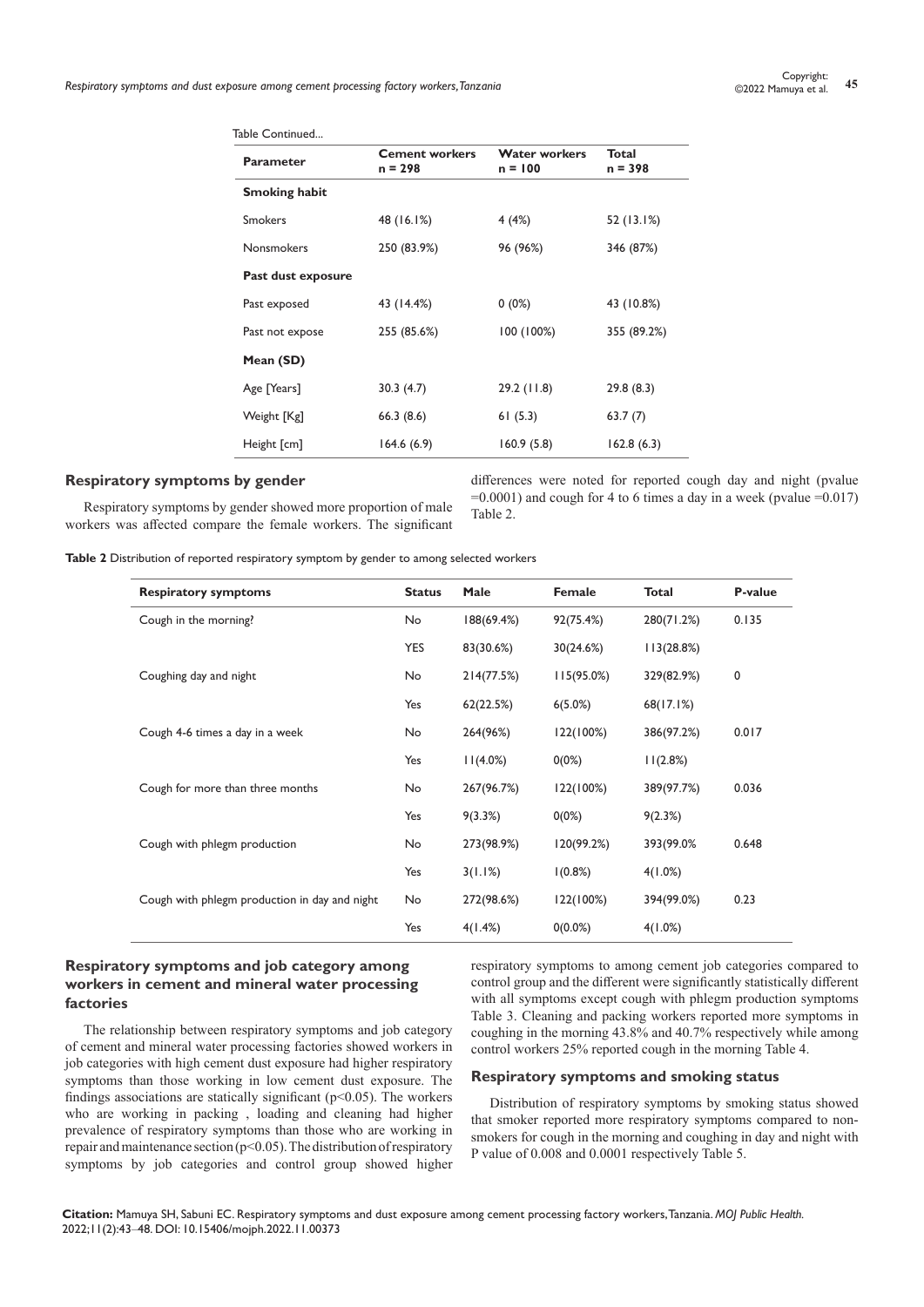#### **Table 3** Distribution of reported respiratory symptom by Job category to among exposed and control workers

|                                     | <b>Status</b> | Maintenance<br>Repair | <b>Clinker</b> | <b>Packing</b> | Loading   | Cleaning     | Control   | P-value |
|-------------------------------------|---------------|-----------------------|----------------|----------------|-----------|--------------|-----------|---------|
| Cough in the morning?               | No            | 21(77.8%)             | 59(79.7%)      | 51(59.3%)      | 46(80.7%) | 27(66.2%)    | 75(75%)   | 0.004   |
|                                     | <b>YES</b>    | 6(22.2%)              | 15(20.3%)      | 35(40.7%)      | 11(19.3%) | 21(43.8%)    | 25(25%)   |         |
| Coughing day and night              | No            | 27(96.4%)             | 60(81.1%)      | 53(61.6%)      | 49(83.1%) | 40(80.0%)    | 99(100%)  | 0       |
|                                     | Yes           | 1(3.6%)               | 14(8.3%)       | 33(38.4%)      | 10(16.9%) | $10(20.0\%)$ | 0(0%)     |         |
| Cough 4-6 times a day in<br>a week  | No            | 28(100%)              | 72(97.3%)      | 86(100%)       | 51(87.9%) | 48(96.0%)    | 100(100%) | 0.001   |
|                                     | Yes           | $0(0.0\%)$            | 2(2.7%)        | $0(0\%)$       | 7(12.1%)  | 2(4%)        | 0(0%)     |         |
| Cough for more than<br>three months | No            | 28(100%)              | 72(97.3%)      | 86(100%)       | 53(89.9%) | 49(98%)      | 100(100%) | 0.036   |
|                                     | Yes           | 0(0%)                 | 2(2.7%)        | $0(0.0\%)$     | 6(10.2%)  | 1(2.0%)      | 0(0%)     |         |
| Cough with phlegm<br>production     | No            | 27(96.4%)             | 73(100%)       | 86(100%)       | 58(98.3%) | 100(100%)    | 0.1       | 0.648   |
|                                     | Yes           | 1(3.6%)               | $0(0\%)$       | $0(0\%)$       | 1(1.7%)   | 2(4%)        | $0(0\%)$  |         |

**Table 4** Distribution of respiratory symptoms by smoking status of the study population

|                                                                   | <b>Status</b> | <b>Non Smokers No</b> | <b>Smoking</b> | <b>Total</b> | P-value     |
|-------------------------------------------------------------------|---------------|-----------------------|----------------|--------------|-------------|
| Cough in the morning?                                             | <b>No</b>     | 252(73.3%)            | 25(54.3%)      | 277(71.0%)   | 0.008       |
|                                                                   | <b>YES</b>    | 92(26.7%)             | 21(45.7%)      | 113(29.0.3%) |             |
| Coughing day and night                                            | <b>No</b>     | 297(85.6%)            | 29(61.7%)      | 326(82.9%)   | $\mathbf 0$ |
|                                                                   | Yes           | 50(14.4%)             | 18(38.3%)      | 68(17.1%)    |             |
| Cough 4-6 times a day in a week                                   | No            | 337(97.1%)            | 46(97.9%)      | 326(82.7%)   | 0.615       |
|                                                                   | Yes           | 10(2.9%)              | 1(2.1%)        | 11(2.8%)     |             |
| Cough for more than three months                                  | <b>No</b>     | 240(97.7%)            | 46(97.9%)      | 386(97.7%)   | 0.709       |
|                                                                   | Yes           | 8(2.3%)               | 1(2.1%)        | 9(2.3%)      |             |
| Cough with phlegm production                                      | No            | 345(99.4%)            | 45(95.7%)      | 390(99.0%    | 0.071       |
|                                                                   | Yes           | 2(0.6%)               | 2(4.3%)        | 4(1.0%)      |             |
| Cough with phlegm production in day<br>and night                  | No            | 294(98.7%)            | 100(100%)      | 394(99.0%)   | 0.23        |
|                                                                   | Yes           | 4(1.3%)               | $0(0.0\%)$     | 4(1.0%)      |             |
| Phlegm production as 4-6 times a day<br>for 4 or more days a week | <b>No</b>     | 346(99.1%             | 45(95.7%)      | 390(98.7%)   | 0.11        |
|                                                                   | Yes           | 3(0.9%)               | 2(4.3%         | 5(1.3%)      |             |

**Table 5** The average dust exposure concentration between workers in cement processing and mineral water processing factories

| <b>Factory</b>    | Number of dust sample taken | Average Arithmetic Mean (AM) | <b>Standard Deviation (SD)</b> |
|-------------------|-----------------------------|------------------------------|--------------------------------|
| Cement processing |                             | 14. I                        | 4.36                           |
| Water processing  |                             | 0.08                         | 0.04                           |

#### **Dust exposure status**

Higher dust exposure concentrations above the threshold value were observed among cement workers 14.10 mg/m<sup>3</sup> than in the control group  $0.08$ mg/m<sup>3</sup>.

## **Personal dust exposure levels between similar exposure groups**

The workers of cement processing factory were divided into four similar exposure groups according to jobs they perform (sections).

**Citation:** Mamuya SH, Sabuni EC. Respiratory symptoms and dust exposure among cement processing factory workers, Tanzania. *MOJ Public Health.* 2022;11(2):43‒48. DOI: [10.15406/mojph.2022.11.00373](https://doi.org/10.15406/mojph.2022.11.00373)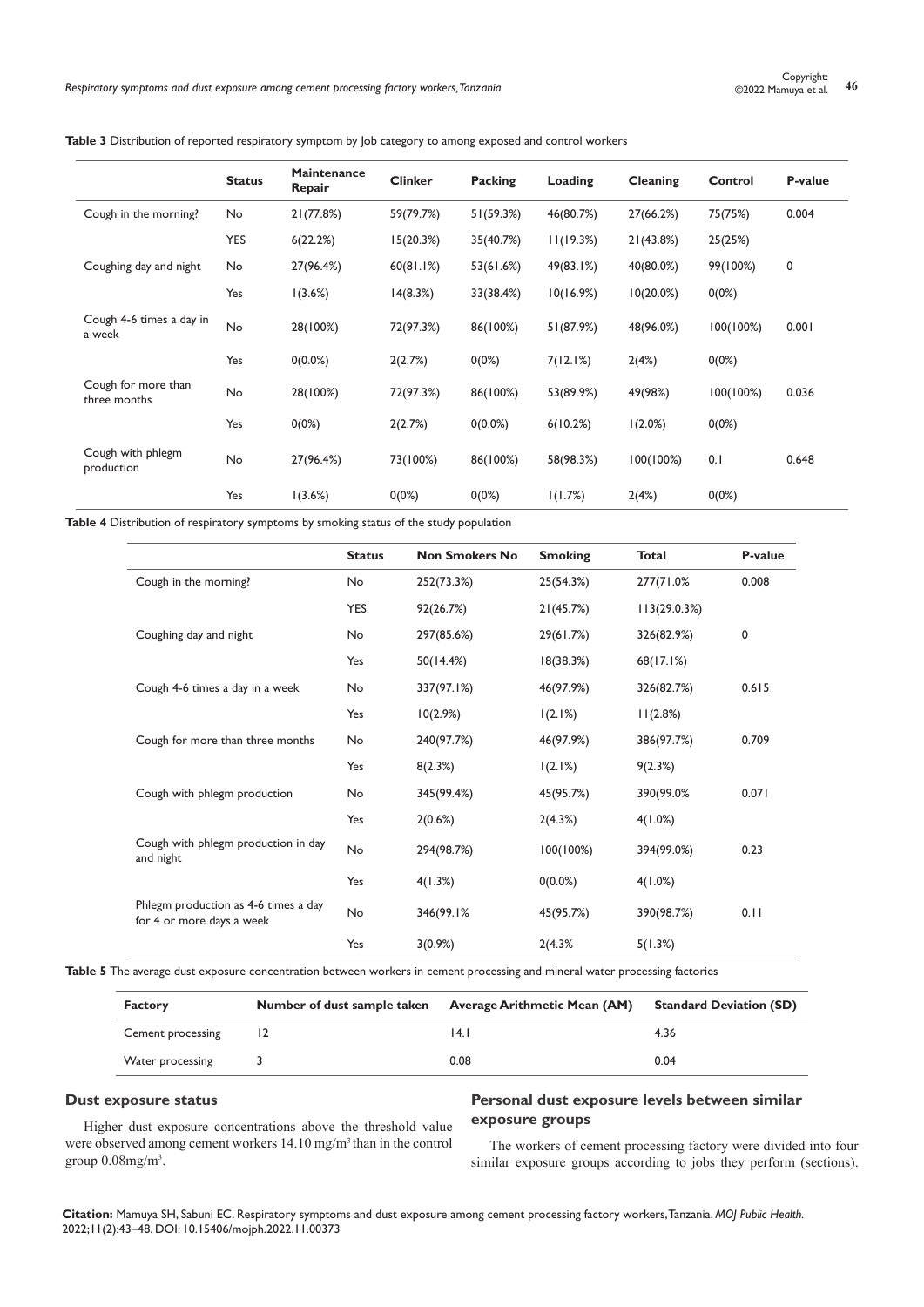These were Clinker, Packing, Loading and Cleaner. Packing and cleaner were the sections with higher total cement dust concentration which demonstrated above Occupational Exposure Limit 33.24 and

15.39 respectively Table 6. The dust sample taken from Packing and loading all were above the Threshold limit set by American Committee for Government Industrial Hygienist of 10mg/m<sup>3</sup>.

**Table 6** Personal total cement dust samples among similar exposure groups (sections) in cement processing factory

| Similar exposure<br>group (sections) | Number of cement<br>dust sample taken | <b>Arithmetic Mean</b><br>$(AM)$ mg/m3 | <b>Standard Deviation</b><br>(SD mg/m3) | Number of dust samples<br>exceeding $10 \text{ mg/m}$ |
|--------------------------------------|---------------------------------------|----------------------------------------|-----------------------------------------|-------------------------------------------------------|
| Clinker                              |                                       | 1.63                                   | 1.35                                    |                                                       |
| Packing                              |                                       | 33.24                                  | 10.26                                   |                                                       |
| Loading                              |                                       | 6.15                                   | 3.28                                    | 0                                                     |
| Cleaner                              |                                       | 15.39                                  | 2.54                                    |                                                       |

# **Discussion**

Prevalence of respiratory symptoms was higher among workers in cement than mineral water processing factory (control), 45.7% and 25% respectively. These findings were higher than those in the study done in United Arab Emirate among cement factory workers<sup>11</sup> which reported prevalence of respiratory symptoms among exposed group; cough (19.5%), phlegm (14.8%), wheezing (2.0%), shortness of breath (4.7%), chronic bronchitis (16.0%) than in non-exposed group. The findings from this study was similar to the study done in North west Ethiopia among cement factory workers<sup>18</sup> whereby prevalence of respiratory symptoms were higher among cement workers (66.2%) than in controls (31.2%). Also the finding of this study was similar to the study done in Tanzania which showed that the prevalence of respiratory symptoms in cement plant workers in 2010 was higher compared with control.13 The findings from this study showed similar findings other studies which reported higher prevalence of respiratory symptoms among workers in cement processing factory.<sup>9,10,14–17</sup>

The workers in cement processing factory were exposed to higher dust levels than controls. The mean concentration was (14.10mg/ m<sup>3</sup>) among workers in cement processing and (0.09mg/m<sup>3</sup>) among the controls, the difference in exposure levels among the two groups was statistically significant p<0.05. 46% of workers in cement processing factory were exposed to total dust concentrations above the occupational exposure limits set by American Conference of Governmental Industrial Hygienist which is  $10 \text{ mg/m}^3$ .<sup>3</sup> The results in our study correlate with the study done in United Arab Emirate where the exposure concentration among workers in cement processing factory was high.<sup>12</sup> The average total dust concentration in some cement processing factories varied up to 120 mg/m3 which are above Occupational Exposure Limit.<sup>2,10,14,18,20</sup>

The study is limited with the design being crosectional nature in which both the exposure and outcome were assessed at a single time. Even though the use of the control group for workers in water processing factory and the stratification by job category during analysis were the stronghold of the findings.

# **Conclusion**

This study has demonstrated higher number of workers in cement processing factory experience respiratory health symptoms than workers in mineral water processing factory. This has revealed that high prevalence of respiratory symptoms among exposed workers might be associated with increased dust concentrations. Smokers reported more respiratory symptoms compared to non-smokers. Packing and cleaning workers reported more dust exposure and more respiratory health problems. Cement dust concentration among

cement processing factory workers is high as most of the workers in the production sections were exposed to cement dust above exposure limits, hence the need for mask was necessary during the full shift. Nonsmoking sensation program should be sensitized so that workers encourage stopping smoking.

## **Availability of data and material**

The data sets used and analyzed during the current study are available and still under analysis for subsequent publications but will be available upon request from authors.

#### **Acknowledgments**

Our special thanks to NORHED for their financial support which enables the study to be completed. Also, we acknowledge the Government Authority of Mtwara Region and District Executive Directors of Mtwara for permission to conduct the study. My gratitude to all cement manufacturing workers who participated in this study.

## **Competing interests**

The authors declare that they have no competing interests.

#### **Funding**

This study was funded by NORAD through the NORHEDprogramme (Norwegian Programme for Capacity Development in Higher Education and Research for Development), the funder supported financial support for field operation of the study, and the funder had no influence on the operation and analysis of the findings.

## **Authors' contributions**

SHM and ECS designed the study, conducted data collection, did data analysis and interpretation of findings, wrote and approved the manuscript.

#### **References**

- 1. OSHA. *The occupational health and safety act no.5 of 13*. 2003.
- 2. [Rafeemanesh E, Alizadeh A, Saleh LA, et al. A Study On Respiratory](https://pubmed.ncbi.nlm.nih.gov/26536964/)  [Problems And Pulmonary Function Indices Among Cement Industry](https://pubmed.ncbi.nlm.nih.gov/26536964/)  [Workers In Mashhad , Iran.](https://pubmed.ncbi.nlm.nih.gov/26536964/) *Medycyna pracy.* 2015;66(910129):471–477.
- *3. [ACGIH, Threshold Limit Values For Chemical Substances And](https://www.acgih.org/science/tlv-bei-guidelines/)  [Physical Agents And Biological Exposure Indices](https://www.acgih.org/science/tlv-bei-guidelines/)*. Worldwide Signature [Publications. 2005.](https://www.acgih.org/science/tlv-bei-guidelines/)
- 4. [Azarov AV, Zhukova NS, Kalyuzhina EA. Environmental and Working](https://www.sciencedirect.com/science/article/pii/S1877705816315594?via%3Dihub)  [Area Dust Emission from the Gypsum Warehouse.](https://www.sciencedirect.com/science/article/pii/S1877705816315594?via%3Dihub) *Procedia Eng*. [2016;150:2080–6.](https://www.sciencedirect.com/science/article/pii/S1877705816315594?via%3Dihub)